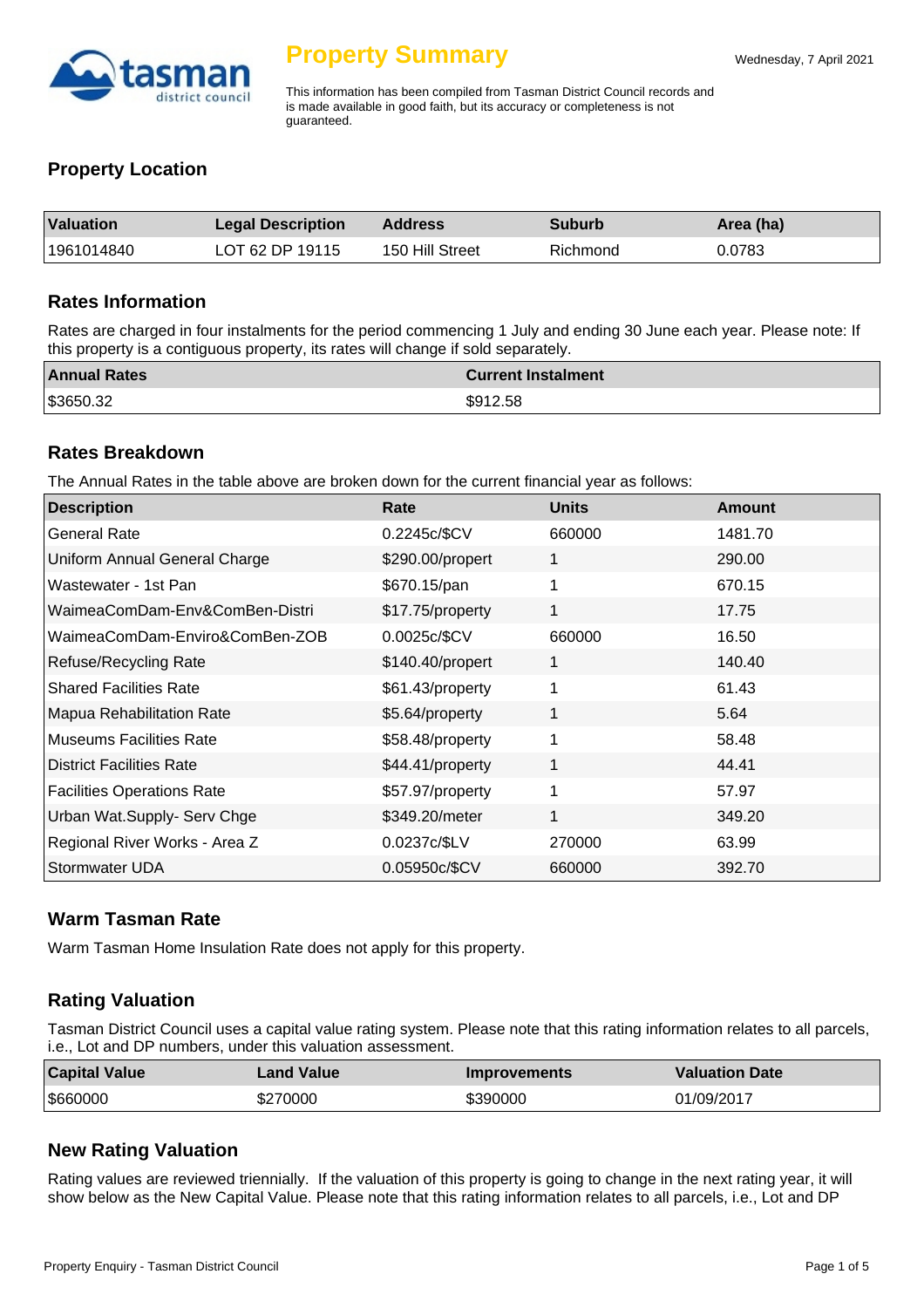numbers, under this valuation assessment.

| <b>New Capital Value</b> | <b>New Land Value</b> | New Improvements Value | <b>New Valuation Date</b> |
|--------------------------|-----------------------|------------------------|---------------------------|
| \$800000                 | \$325000              | \$475000               | 01/10/2020                |

# **Water Meter Information**

Reticulated water: Water usage is charged in addition to rates payable. You should check that the vendor has the water meter read at possession time by requesting a special meter reading.

| <b>Water ID</b> | <b>Meter Reader</b><br><b>Note</b> | Meter Id   | <b>Read Date</b> | Year to date | Last year units |
|-----------------|------------------------------------|------------|------------------|--------------|-----------------|
| W44483          | Down ROW LHS<br>Drive              | 17MC223614 | 16/10/2020       | 63           | 169             |

# **Services**

This property is serviced under the following water, sewerage, and stormwater schemes.

| Scheme or Supply          | <b>Service Provided</b> |
|---------------------------|-------------------------|
| Tasman Waste Water        | Wastewater              |
| <b>Urban Water Supply</b> | <b>Water Supply</b>     |
| Stormwater UDA            | Stormwater              |

# **Protected Trees**

No protected trees have been found for this property.

# **Heritage Buildings**

There are no heritage buildings on this property.

# **Wheelie Bins**

This property has had the following wheelie bin(s) delivered.

| <b>Bin Size</b> | <b>Serial Number</b> | Delivered on | Delivered to              |
|-----------------|----------------------|--------------|---------------------------|
| Single 240      | 2408841              | 08/06/2015   | 150 Hill Street, Richmond |

# **Planning Zones**

The following Planning Zones pertain to this property. Please refer to the Tasman Resource Management Plan or contact a Duty Planner for detailed information about what activities can take place in a zone.

| Zone        | <b>Zone Description</b>                                                                                                                                                                                                      |
|-------------|------------------------------------------------------------------------------------------------------------------------------------------------------------------------------------------------------------------------------|
| Residential | The Residential Zone primarily provides for residential dwellings. Small-scale home<br>businesses, community activities and facilities may also be appropriate where they are<br>compatible with the residential environment |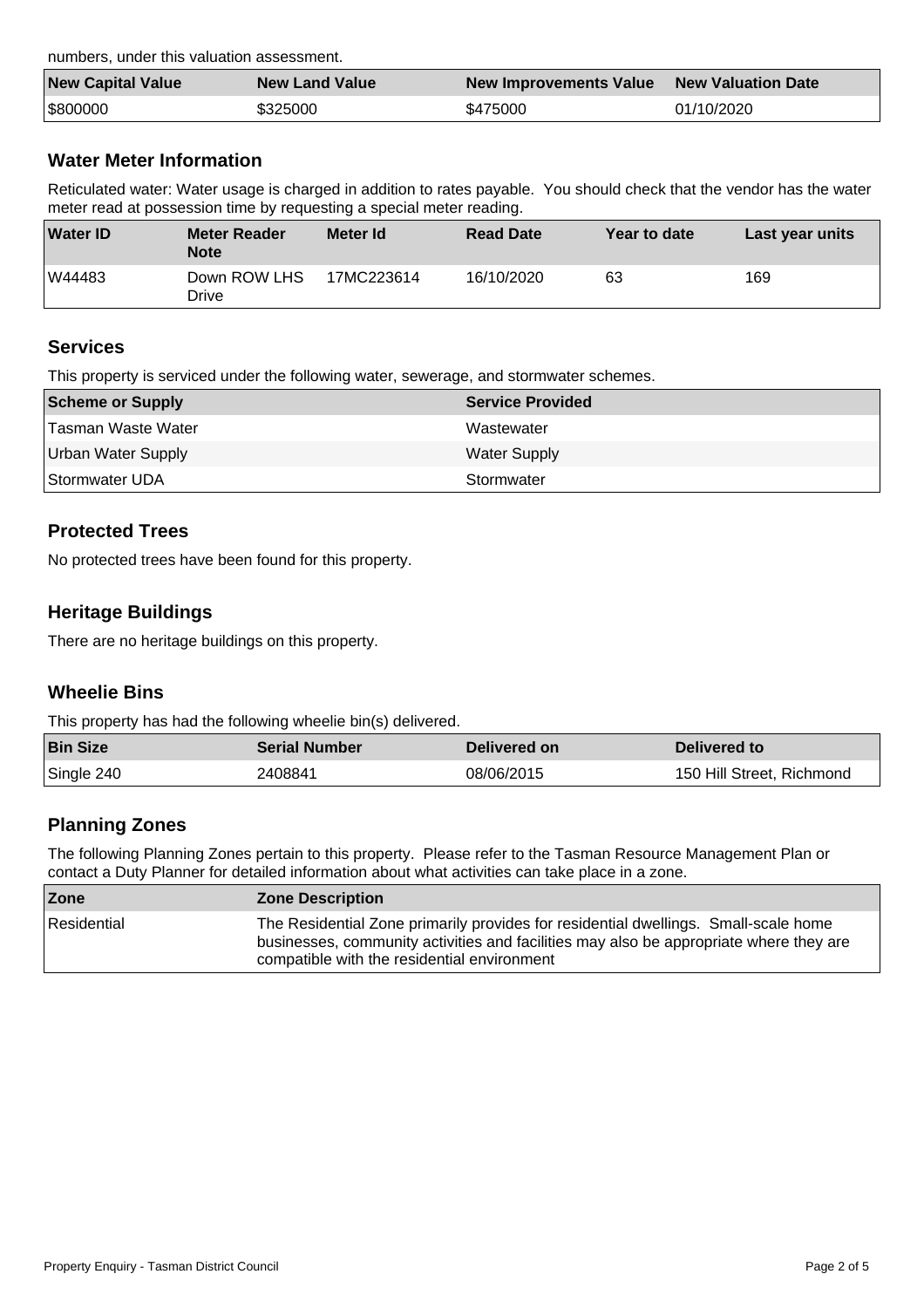

This information has been compiled from Tasman District Council records and is made available in good faith, but its accuracy or completeness is not guaranteed.

## **Building Consents**

Please note that if a Code Compliance Certificate has not been issued, it is strongly advised that the process is completed in order to confirm that the work is in compliance with the Building Code.

| <b>Application Date</b> | <b>BC Number</b> | <b>Proposal</b>                                              | <b>Status</b>                         | <b>CCC Issue Date</b> |
|-------------------------|------------------|--------------------------------------------------------------|---------------------------------------|-----------------------|
| 03/04/2017              | 170332           | Construct a 6.6m x 3.6 Code Compliance<br>Versatile Workshop | Certificate Issued                    | 02/08/2017            |
| 03/04/2017              | 170332P          | Construct a 6.6m x 3.6 PIM/TAN Issued<br>Versatile Workshop  |                                       |                       |
| 24/03/2004              | 040523           | Alterations to dwelling                                      | 2nd Code Compliance<br>Cert           | 19/10/2004            |
| 21/01/1999              | 990049           | House and garage                                             | Code Compliance<br>Certificate Issued | 10/09/1999            |

## **Compliance Schedule**

No Compliance Schedule records are available for this property.

## **Building Permits**

No historical building permits have been found for this property.

## **Swimming Pools**

No Swimming Pool records have been found for this property.

## **Resource Consents**

No Resource Consent records are on record for this property.

## **Planning Permits**

No historical planning permits have been found for this property.

## **Works and Land Entry Agreements**

No Works and land Entry Agreement has been found for this property.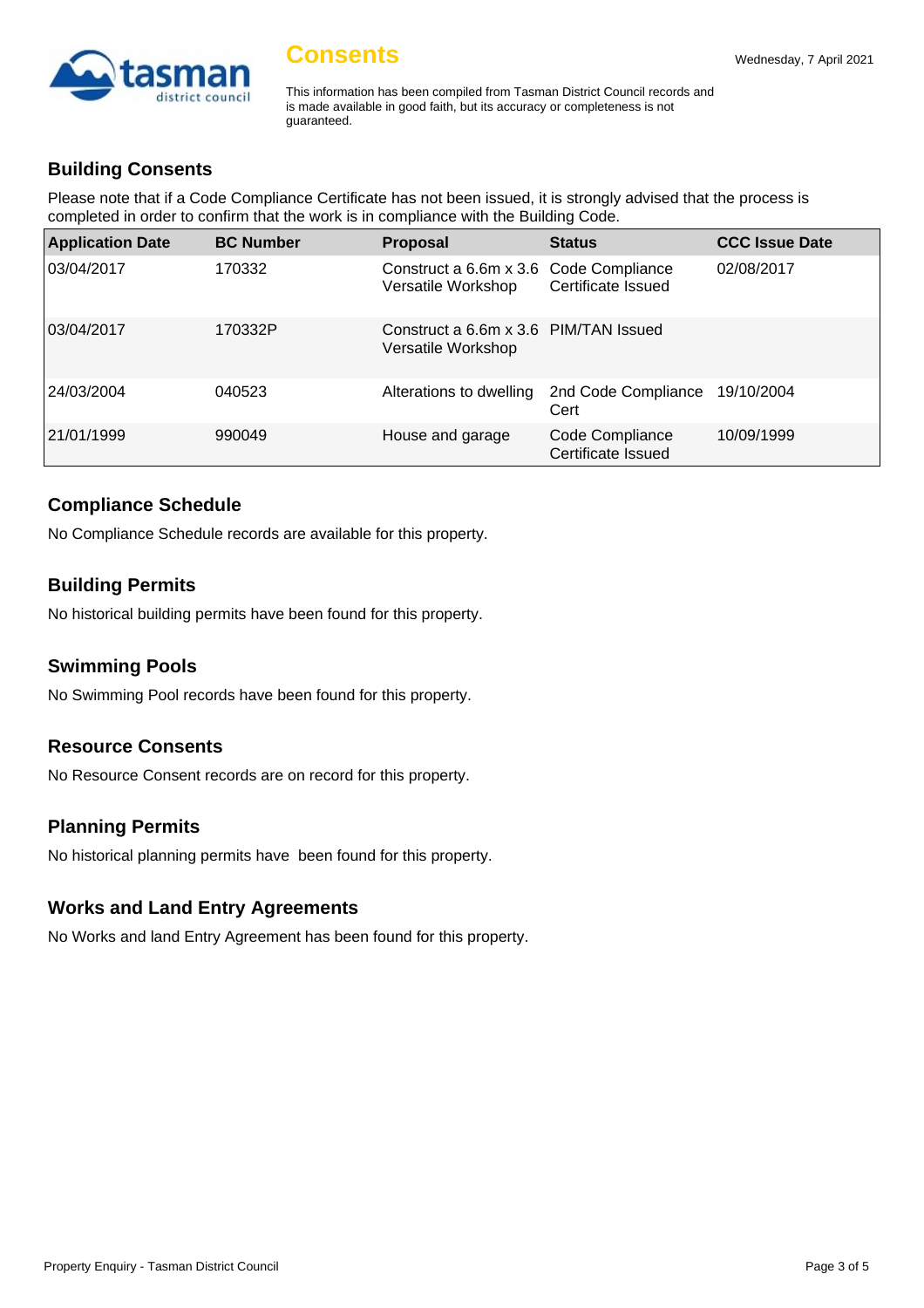

# **Environmental Records**

This information has been compiled from Tasman District Council records and is made available in good faith, but its accuracy or completeness is not guaranteed.

## **Environmental Health and Licences**

No Environmental Health or Licence information has been found for this property.

# **Air Shed**

This property sits within a controlled Air Shed.

| <b>Air Shed</b>   | <b>Air Shed Regulations</b>                                                                                                                                                                                                                                                                                                                           |
|-------------------|-------------------------------------------------------------------------------------------------------------------------------------------------------------------------------------------------------------------------------------------------------------------------------------------------------------------------------------------------------|
| Richmond Air Shed | After a house in Richmond changes ownership, an existing<br>non-compliant wood burner cannot be used. It may be<br>replaced with either a clean heat system or an approved<br>clean air wood burner. New houses, or existing houses<br>without an existing wood burner or open fire, can only<br>install clean heat systems - no wood burners at all. |

# **Hazardous Activities and Industrial List (HAIL)**

No HAIL site has been found for this property. However, if the site or any adjacent site has been used for industrial purposes in the past, we suggest you make further enquiries.

## **Wetlands**

Council has no record of wetlands on this property.

#### **Pest Inspection History**

The Tasman-Nelson region has a Regional Pest Management Strategy for the control of declared pest plants, animals and organisms. The responsibility for the control of pests lies with the land occupier or owner. No pests have been recorded on this property.

## **Significant Native Habitats**

Council has been compiling biodiversity reports (also called Ecological Property Reports or reports on Significant Native Habitats) for the past eight years and where these exist they are available. However, no report has been lodged on this property.